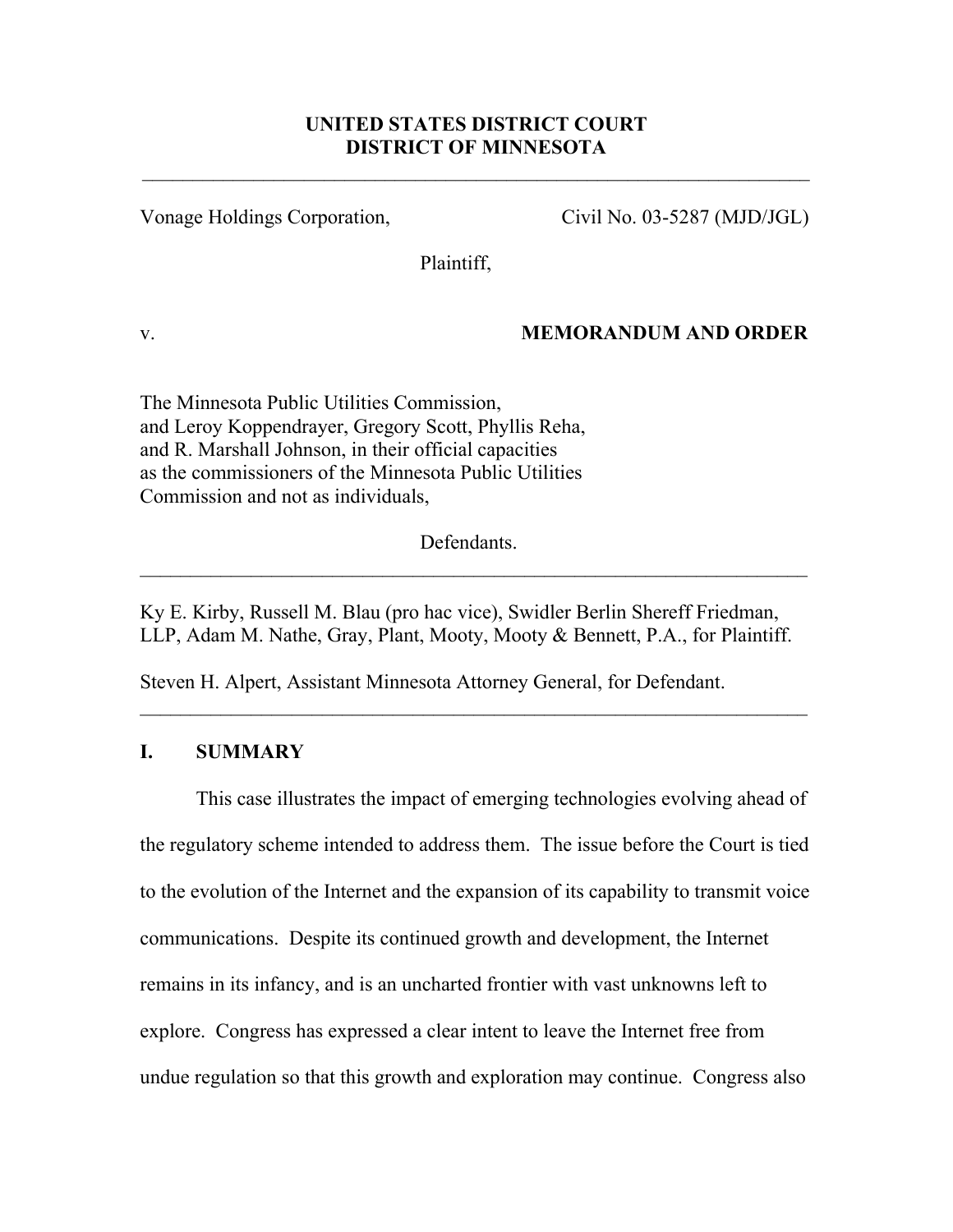differentiated between "telecommunications services," which may be regulated, and "information services," which like the Internet, may not.

Plaintiff Vonage Holdings Corporation ("Vonage") provides a service that permits voice communications over the Internet. The Minnesota Public Utilities Commission ("MPUC") issued an order requiring Vonage to comply with Minnesota laws that regulate telephone companies. Vonage has asked this Court to enjoin the MPUC, arguing that it provides information services, and not telecommunications services.

The Court concludes that Vonage is an information service provider. In its role as an interpreter of legislative intent, the Court applies federal law demonstrating Congress's desire that information services such as those provided by Vonage must not be regulated by state law enforced by the MPUC. State regulation would effectively decimate Congress's mandate that the Internet remain unfettered by regulation. The Court therefore grants Vonage's request for injunctive relief.

## **II. INTRODUCTION**

 This matter is before the Court on Vonage's motion for a preliminary injunction seeking to prevent enforcement of the MPUC's September 11, 2003 order. As detailed below, because the facts of this case are not in dispute, the Court will address Vonage's motion as one for a permanent injunction.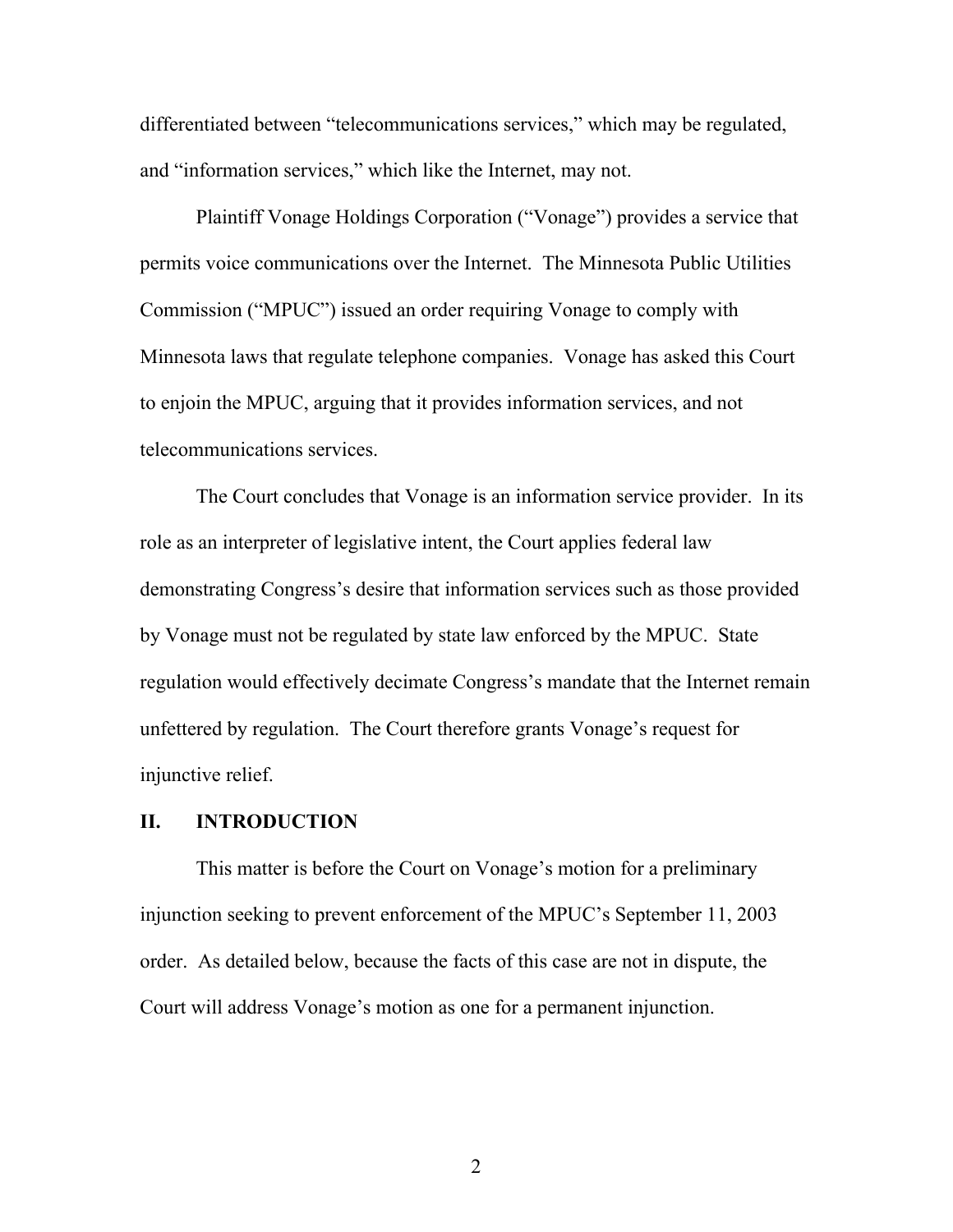#### **III. FACTUAL BACKGROUND**

Vonage markets and sells Vonage DigitalVoice, a service that permits voice communication via a high-speed ("broadband") Internet connection.<sup>1</sup> Vonage's service uses a technology called Voice over Internet Protocol ("VoIP"), which allows customers to place and receive voice transmissions routed over the Internet.

Traditional telephone companies use circuit-switched technology. Chérie R. Kiser & Angela F. Collins, Regulation On The Horizon: Are Regulators Poised To Address the Status of IP Telephony?, 11 CommLaw Conspectus 19, 20-21 (2003). A person using a traditional telephone, or plain old telephone service ("POTS"), is connected to the public switched telephone network ("PSTN"), which is operated by local telephone companies. Voice communication using the Internet has been called Internet Protocol ("IP") telephony, and rather than using circuit switching, it utilizes "packet switching," a process of breaking down data into packets of digital bits and transmitting them over the Internet. Id. at 21.

Essential to using Vonage's services is that a third-party Internet service provider ("ISP"), provides a broadband Internet connection. Vonage does not function as an ISP for its customers. A Vonage customer may make and receive computer-to-computer calls. With another person connected to the PSTN, a Vonage customer may make computer-to-phone calls and receive phone-to-

 $\overline{a}$ 

<sup>&</sup>lt;sup>1</sup> In addition to broadband access via cable or DSL service, wireless broadband connections are becoming more widely available to consumers. See Yardena Arar, DSL Speeds, Cellular Coverage, PC World, Oct.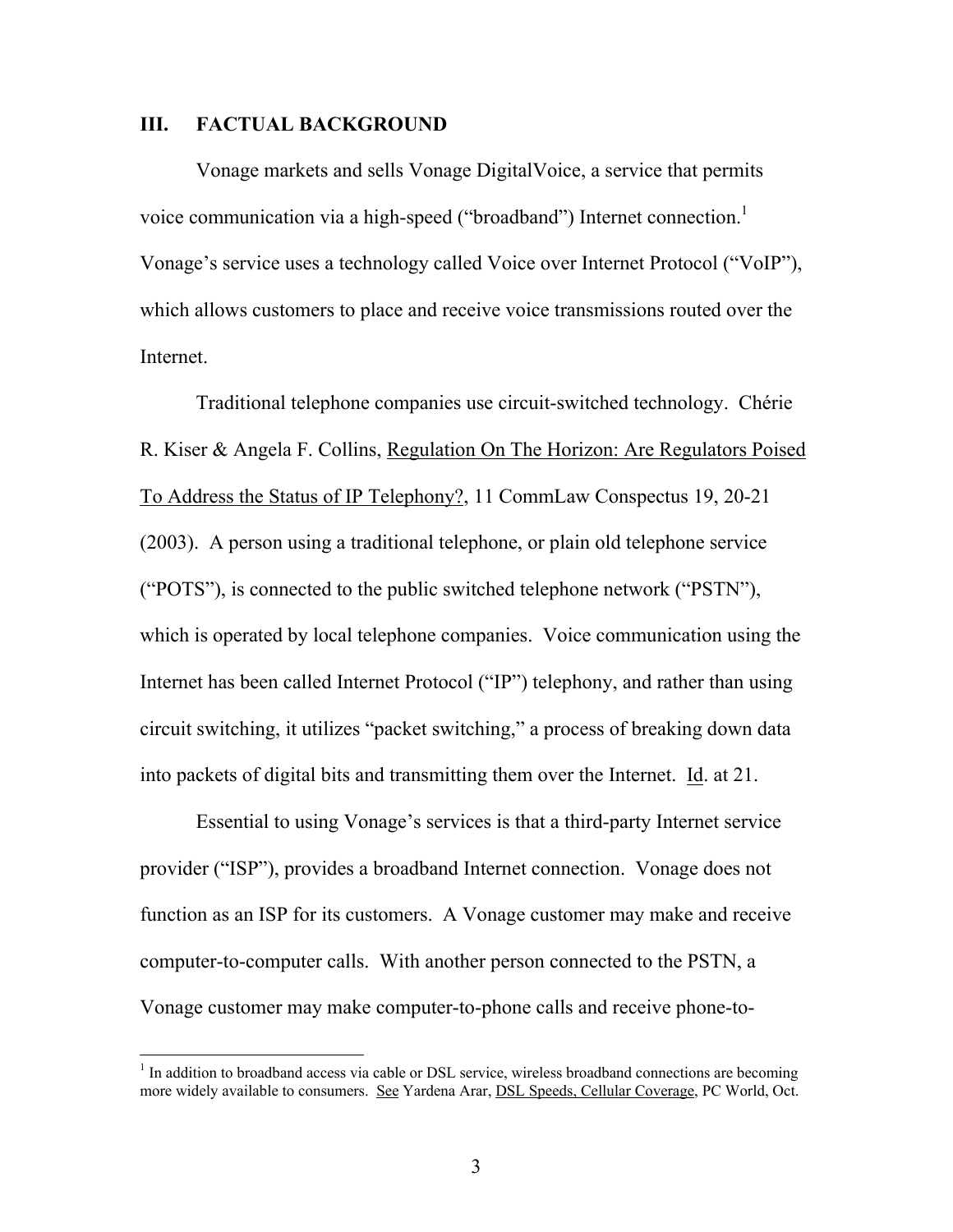computer calls. During computer-to-computer calls, via a broadband Internet connection, an outgoing voice communication is converted into IP data packets which then travel the Internet to the person using a second computer.

For computer-to-phone calls and phone-to-computer calls, Vonage uses a computer to transform the IP data packets into a format compatible with the PSTN, and vice versa. Rather than using the POTS equipment, Vonage's customers use special customer premises equipment ("CPE") that enables voice communication over the Internet.

Vonage obtains ten-digit telephone numbers from telephone companies that it then uses to provide service to its customers. PSTN users may dial that ten-digit number and reach one of Vonage's customers. A telephone number associated with a Vonage customer is not associated with that customer's physical location. The number is instead associated with the customer's computer. Vonage's customers may use Vonage's services at any geographic location where they can access a broadband Internet connection. Thus, a customer could make and receive calls anywhere in the world where broadband access is available. Vonage is not capable of determining the geographic location from which its customers access its service.

 Vonage has approximately 500 customers with billing addresses in Minnesota. It also has thirty-eight customers with Minnesota billing addresses

 <sup>2003,</sup> at 30. The Court notes that such innovations may have unknown implications for communications as we now know them and the manner in which they are regulated.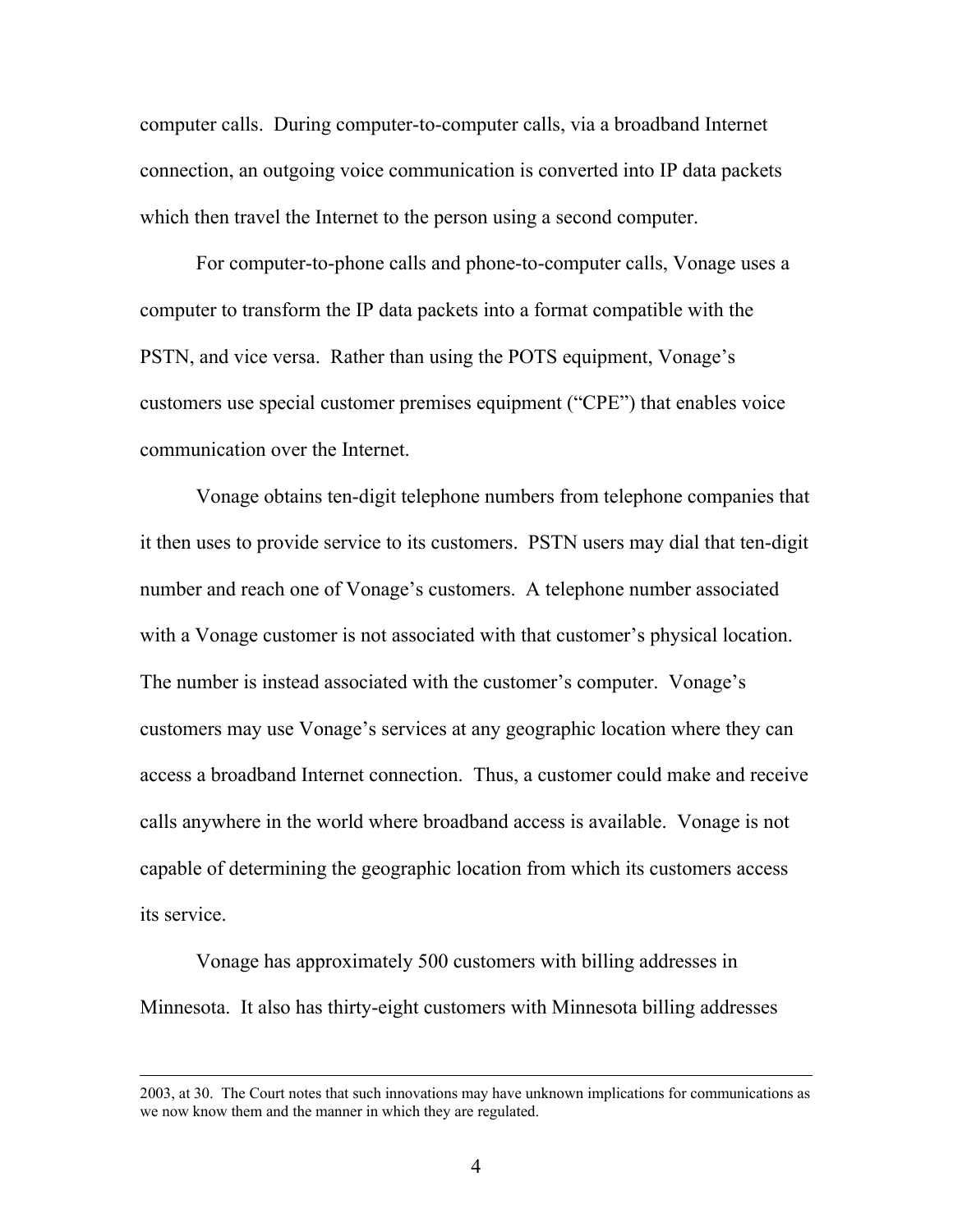who have requested telephone numbers with area codes not geographically situated within Minnesota, and eighty-eight customers with billing addresses outside of Minnesota who have requested telephone numbers geographically situated within Minnesota. Because Vonage is unable to determine the geographic location of its customers, it requires customers to register their location before they can dial "911" for public safety purposes.

 The Minnesota Department of Commerce ("MDOC") investigated Vonage's services and on July 15, 2003, filed a complaint with the MPUC. The complaint alleged that Vonage failed to (1) obtain a proper certificate of authority required to provide telephone service in Minnesota; (2) submit a required 911 service plan; (3) pay 911 fees; and (4) file a tariff. MDOC also requested temporary relief; asserting that Vonage should be (1) prohibited from marketing to potential customers; (2) required to notify its Minnesota customers regarding the issues before the MPUC; and (3) required to submit a 911 plan. The MPUC denied the request for temporary relief.

Vonage then moved to dismiss the MDOC complaint. The MPUC issued a notice on August 1, 2003 stating that it would address two procedural matters at an August 13, 2003 meeting, but did not indicate that the MPUC would be hearing the merits of the case. Four days later, the MPUC changed course, and asked the parties to address the merits. Vonage and several other parties seeking to intervene or participate appeared for oral argument on August 13, 2003. At the hearing, Vonage's representative requested that a contested proceeding be held, so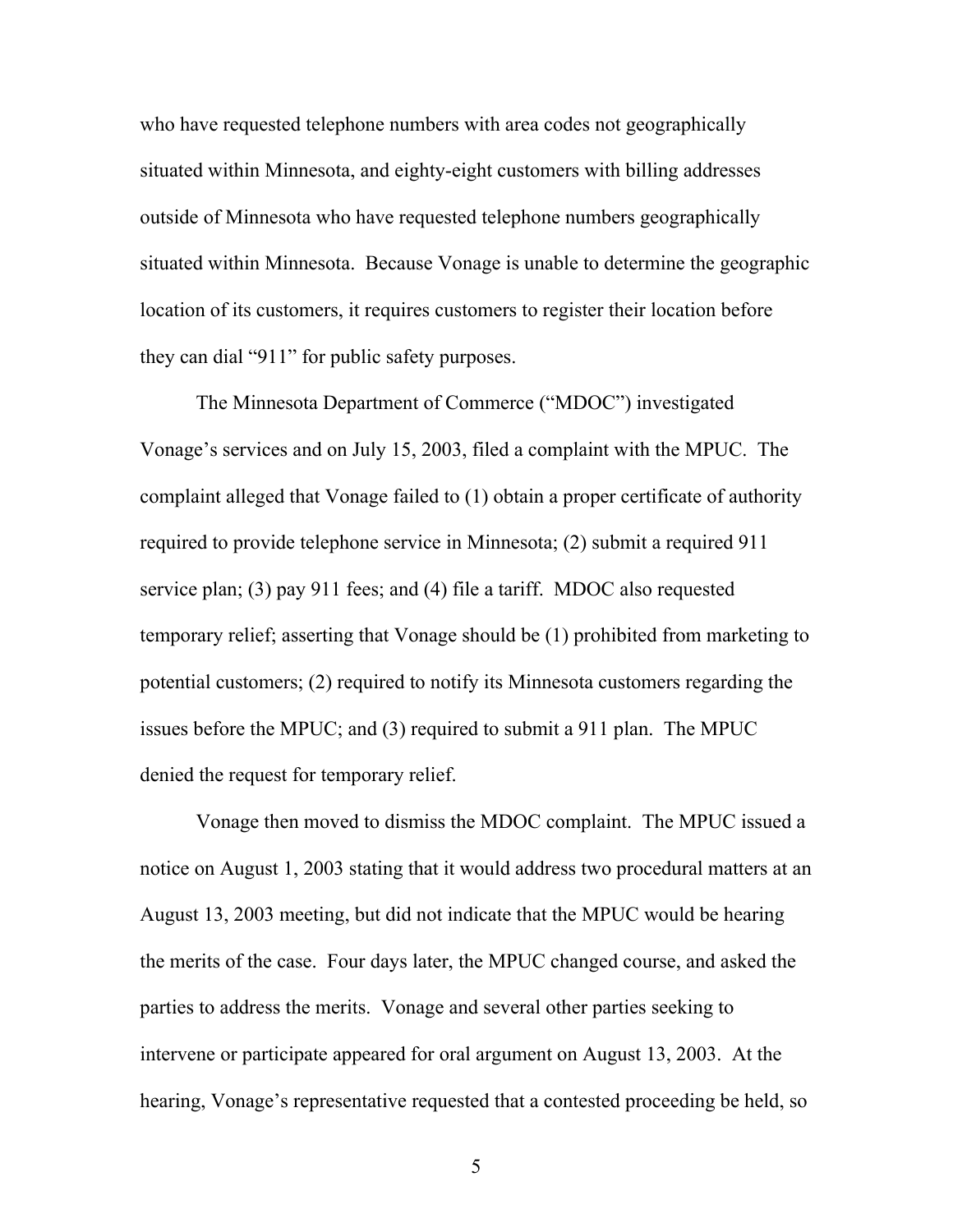that facts could be developed. The MPUC declined this request. After issuing an oral decision on the hearing date, the MPUC issued a nine-page order on September 11, 2003 concluding that, within thirty days, Vonage was required to comply with Minnesota statutes and rules regarding the offering of telephone service. See In the Matter of the Complaint of the Minnesota Department of Commerce Against Vonage Holding Corp Regarding Lack of Authority to Operate in Minnesota, Docket No. P-6214/C-03-108 (Minn. Pub. Utils. Comm'n Sept. 11, 2003) (order finding jurisdiction and requiring compliance). Vonage then filed a complaint with this Court seeking a preliminary injunction.

## **IV. DISCUSSION**

When deciding a motion for a preliminary injunction, the Court should consider: (1) the moving party's probability of success on the merits; (2) the threat of irreparable harm to the moving party; (3) the balance between this harm and the injury that granting the injunction will inflict on other interested parties; and (4) the public interest in the issuance of the injunction. Dataphase Sys., Inc. v. C L Sys., Inc., 640 F.2d 109, 114 (8th Cir. 1981) (en banc). "None of these factors by itself is determinative; rather, in each case the four factors must be balanced to determine whether they tilt toward or away from granting a preliminary injunction." West Publishing Co. v. Mead Data Central, Inc., 799 F.2d 1219, 1222 (8th Cir. 1986) (citing Dataphase, 640 F.2d at 113). The party requesting injunctive relief bears the "complete burden" of proving all the factors. Gelco Corp. v. Coniston Partners, 811 F.2d 414, 418 (8th Cir. 1987). Where the parties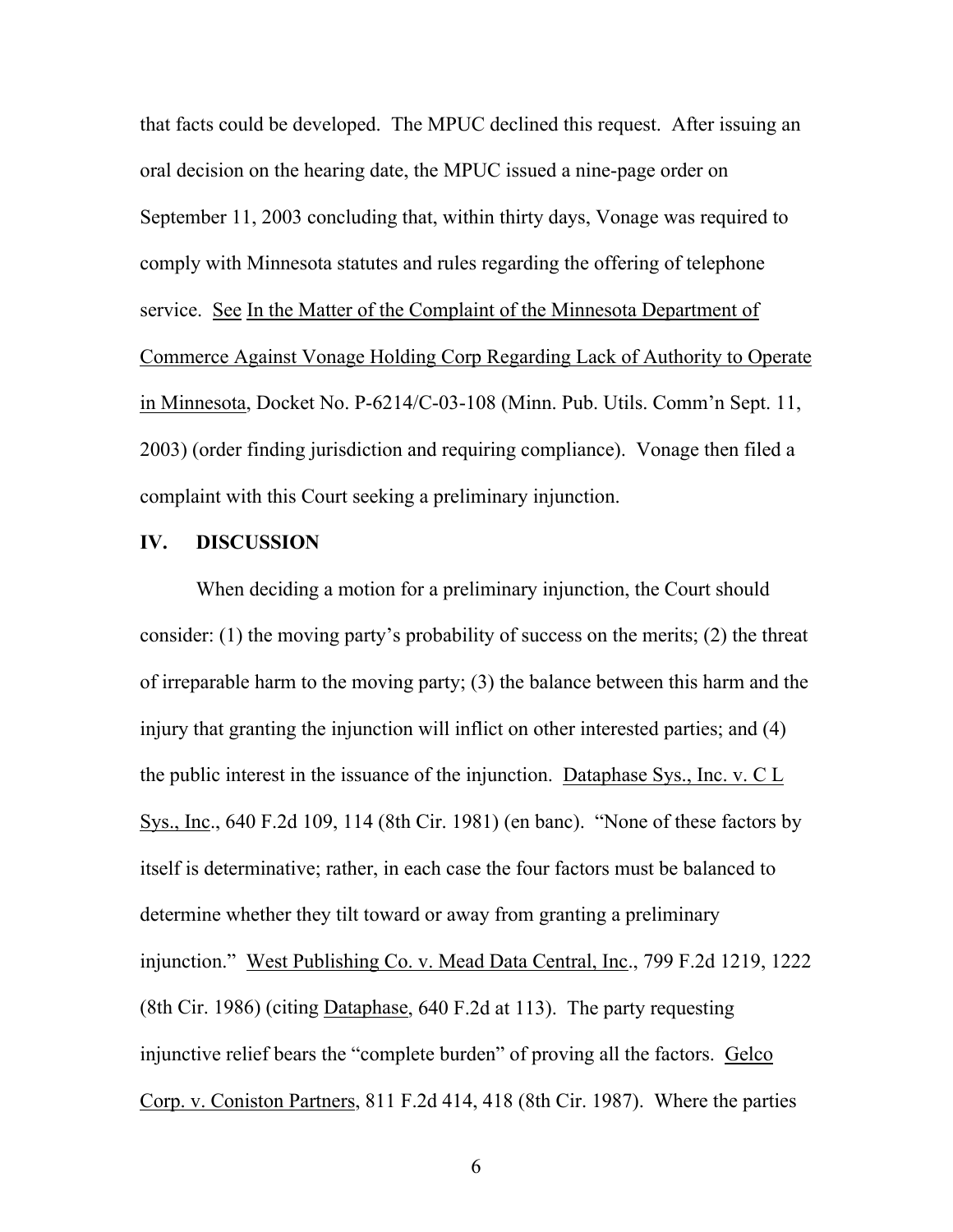only disagree on questions of law, a motion for a preliminary injunction may be considered as one for a permanent injunction. See Bank One v. Guttau, 190 F.3d 844, 847 (8th Cir. 1999) (reviewing preliminary injunction as permanent injunction where only issues were questions of law). The parties do not dispute fact issues, and thus the Court will consider Vonage's motion as one for a permanent injunction. The standard is the same for a permanent injunction except that the movant must show actual success on the merits. Amoco Prod. Co. v. Vill. of Gambell, 480 U.S. 531, 546 n. 12, 107 S.Ct. 1396, 1404 (1987).

#### **A. Success on the Merits**

 The issue before the Court is whether Vonage may be regulated under Minnesota law that requires telephone companies to obtain certification authorizing them to provide telephone service. See Minn. Stat. § 237.16, subd. 1(b) (providing that in order to obtain certificate, person must possess "the technical, managerial, and financial resources to provide the proposed telephone services"); see also Minn. Stat. § 237.74, subd. 12 (requiring certificate of territorial authority); Minn. R. 7812.0200, subp. 1 (requiring certificate). Vonage asserts that the Communications Act of 1934, as amended by the Communications Act of 1996, 47 U.S.C. §§ 151-615 ("the Communications Act") pre-empts the state authority upon which the MPUC's order relies. In addition to other arguments supporting pre-emption, Vonage asserts that because its services are "information services," which are not subject to regulation, rather than "telecommunications services," which may be regulated. Vonage further argues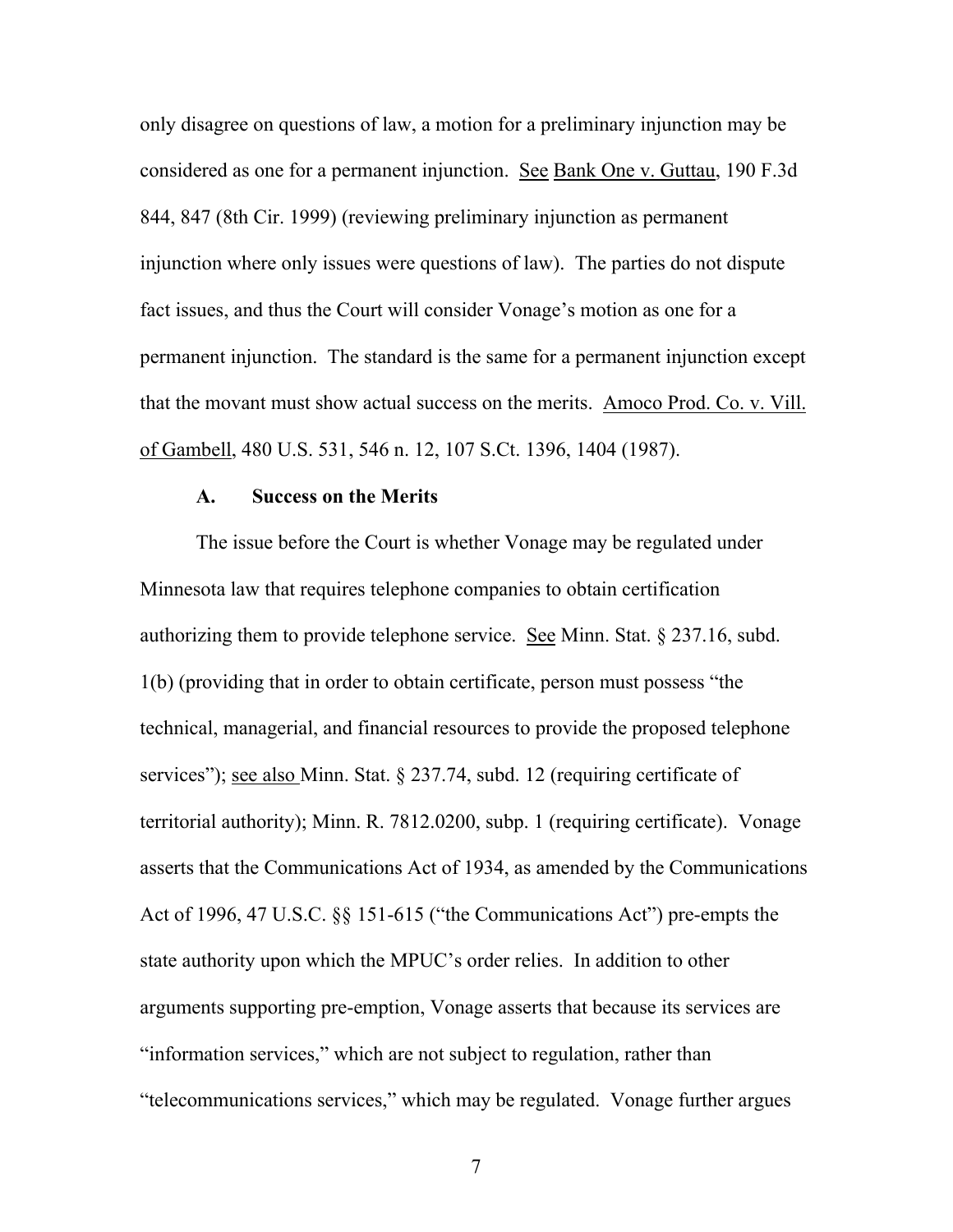that the MPUC's order is unconstitutional because it violates the Commerce Clause and the Due Process Clause.

 The Supremacy Clause of Art. VI of the Constitution empowers Congress to pre-empt state law. Louisiana Pub. Serv. Comm'n v. FCC, 476 U.S. 355, 368, 106 S.Ct. 1890, 1898 (1986). Pre-emption occurs when (1) Congress enacts a federal statute that expresses its clear intent to pre-empt state law; (2) there is a conflict between federal and state law; (3) "compliance with both federal and state law is in effect physically impossible;" (4) federal law contains an implicit barrier to state regulation; (5) comprehensive congressional legislation occupies the entire field of regulation; or (6) state law is an obstacle to the "accomplishment and execution of the full objectives of Congress." Louisiana PSC*,* 476 U.S. at 368-69, 106 S.Ct. at 1898. Moreover, "a federal agency acting within the scope of its congressionally delegated authority may pre-empt state regulation." Id*.* at 369, 106 S.Ct. at 1898-99.

 At the outset, the Court must note that the backbone of Vonage's service is the Internet. Congress has spoken with unmistakable clarity on the issue of regulating the Internet: "It is the policy of the United States . . . to preserve the vibrant and competitive free market that presently exists for the Internet and other interactive computer services, unfettered by Federal or State regulation." 47 U.S.C. § 230(b); <u>see also Southwestern Bell Tel. Co. v. FCC</u>, 153 F.3d 523, 544 (8th Cir. 1998) (concluding that, based on Congress's intent to leave Internet unregulated, ISPs should be excluded from the imposition of interstate access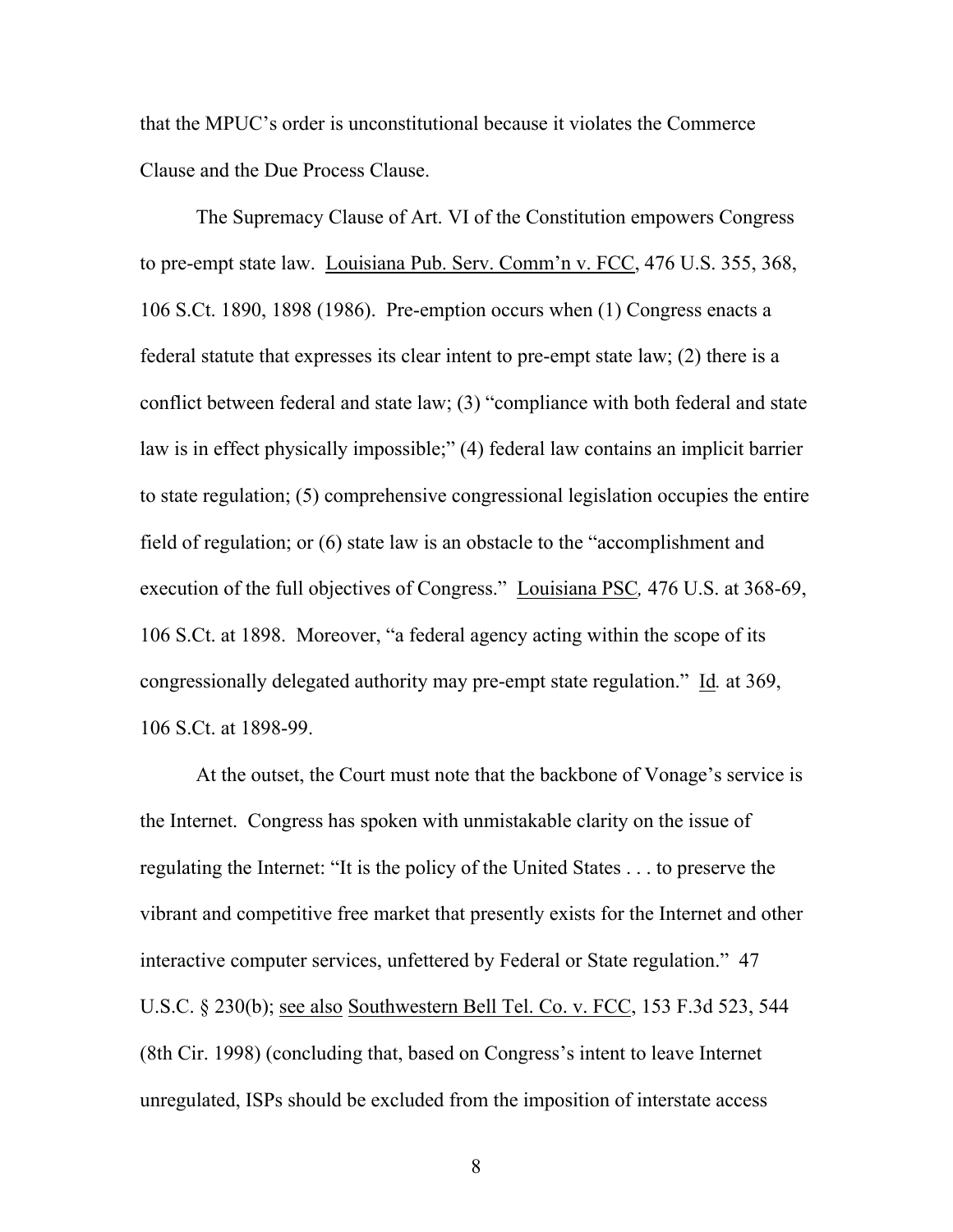charges); Zeran v. America Online, Inc., 129 F.3d 327, 330 (4th Cir. 1997) (recognizing that "Congress acted to keep government regulation of the Internet to a minimum").

 In addressing the parties' arguments, the Court must also examine the recent history of the regulatory scheme governing the telecommunications industry. The growing capability of the computer and its interaction with telecommunications technology presented challenges acknowledged by the Federal Communications Commission ("FCC") over twenty years ago. In 1980, recognizing the computer's involvement with telecommunications, the FCC distinguished between "basic services" and "enhanced services." See In the Matter of Amendment of Section 64.702 of the Commission's Rules and Regulations (Second Computer Inquiry), 77 FCC 2d 384, ¶5 (1980) (Final Decision) ("Second Computer Inquiry").<sup>2</sup> After making this distinction, the FCC noted that basic services offered by a common carrier would continue to be regulated by Title II of the Communications Act, but that

> regulation of enhanced services is not required in furtherance of some overall statutory objective. In fact, the absence of traditional public utility regulation

 $\overline{a}$ 

<sup>&</sup>lt;sup>2</sup> The FCC stated:

<sup>[</sup>W]e adopt a regulatory scheme that distinguishes between the common carrier offering of basic transmission services and the offering of enhanced services . . . We find that basic service is limited to the common carrier offering of transmission capacity for the movement of information, whereas enhanced service combines basic service with computer processing applications that act on the format, content, code, protocol or similar aspects of the subscriber's transmitted information, or provide the subscriber additional, different, or restructured information, or involve subscriber interaction with stored information.

Second Computer Inquiry ¶5.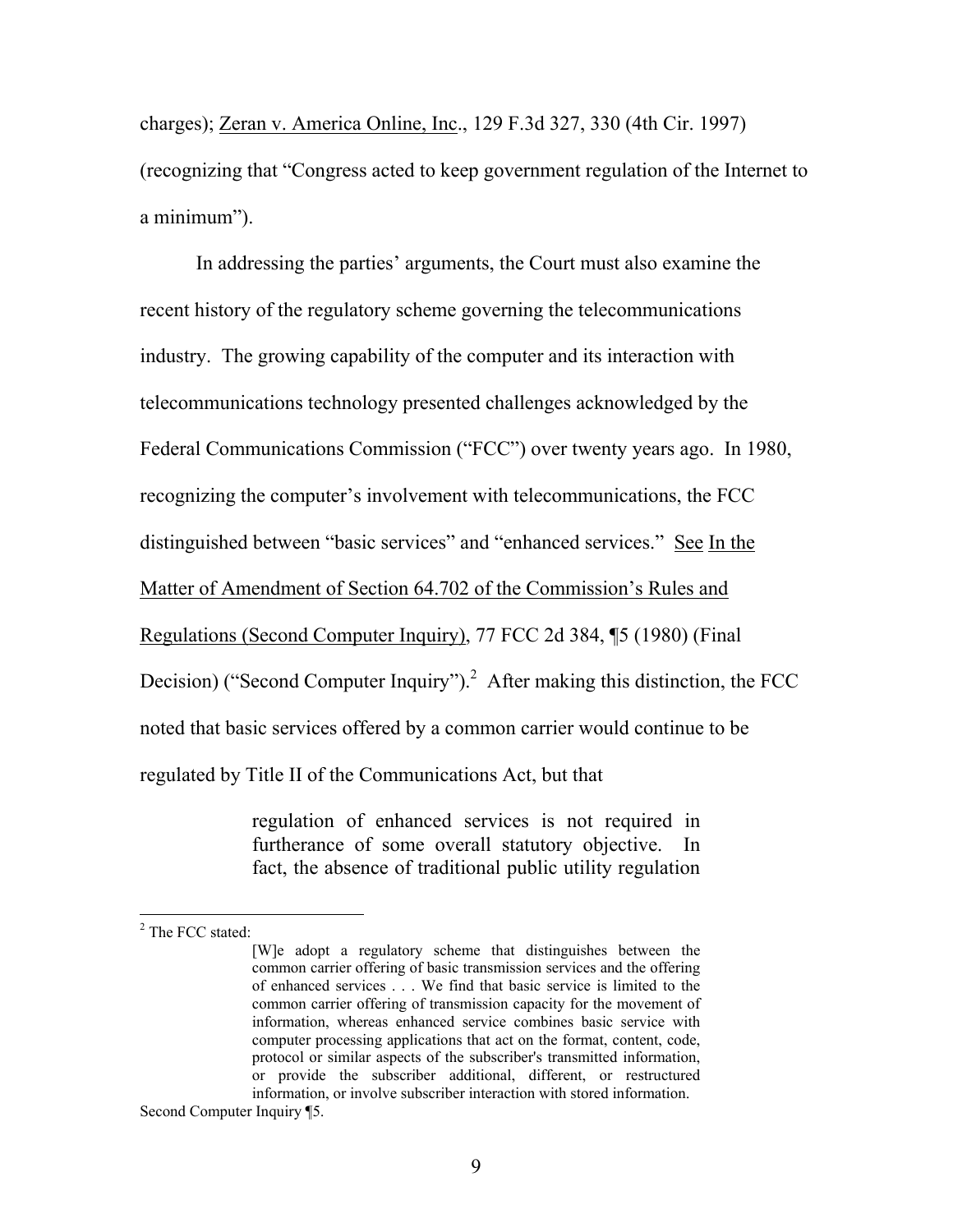of enhanced services offers the greatest potential for efficient utilization and full exploitation of the interstate telecommunications network.

# <u>Id</u>.  $\P$  7, at 387.<sup>3</sup>

 $\overline{a}$ 

The line demarcating basic services from enhanced services became more defined when, in passing the Communications Act of 1996, Congress defined the terms "telecommunications,"<sup>4</sup> "telecommunications services"<sup>5</sup> and "information" services."<sup>6</sup> <u>See</u> 47 U.S.C. § 153.

In a report to Congress regarding universal service that addressed many of

the issues before the Court in this matter, the FCC explained that the new terms it

adopted to describe different types of communications services were comparable

to the old. In re Federal-State Joint Board on Universal Service, 13 FCC Rcd. ¶ 21,

at 11511 (April 10, 1998) (Report to Congress) ("Universal Service Report").<sup>7</sup>

<sup>&</sup>lt;sup>3</sup> Later, as the FCC went further to protect enhanced services from regulation it discussed a theory of "contamination" whereby "[t]he enhanced component of [service providers'] offerings 'contaminates' the basic component, and the entire offering is therefore considered to be enhanced." In re Amendment to Sections 64.702 of the Commission's Rules and Regulations (Third Computer Inquiry), 3 FCC Rcd. 11501, 1170 n. 23 (1988).

<sup>&</sup>lt;sup>4</sup> "The term 'telecommunications' means the transmission, between or among points specified by the user, of information of the user's choosing, without change in the form or content of the information as sent and received." 47 U.S.C. § 153(43).

 $5$  "Telecommunications service" is "the offering of telecommunications for a fee directly to the public, or to such classes of users as to be effectively available directly to the public, regardless of the facilities used." 47 U.S.C. § 153(46).

<sup>&</sup>lt;sup>6</sup> "Information service" is defined as "the offering of a capability for generating, acquiring, storing, transforming, processing, retrieving, utilizing, or making available information via telecommunications, and includes electronic publishing, but does not include any use of any such capability for the management, control, or operation of a telecommunications system or the management of a telecommunications service." 47 U.S.C. § 153(20).

<sup>&</sup>lt;sup>7</sup> "Specifically, we find that Congress intended the categories of 'telecommunications service' and 'information service' to parallel the definitions of 'basic service' and 'enhanced service.'" In re Federal-State Joint Board on Universal Service, 13 FCC Rcd. ¶ 21, at 11511 (April 10, 1998) (Report to Congress) ("Universal Service Report"). Further, the FCC found that "[t]he language and legislative history of both the House and Senate bills [which became the Communications Act of 1996] indicate that the drafters of each bill regarded telecommunications services and information services as mutually exclusive categories." Id. ¶ 43, at 11521-22.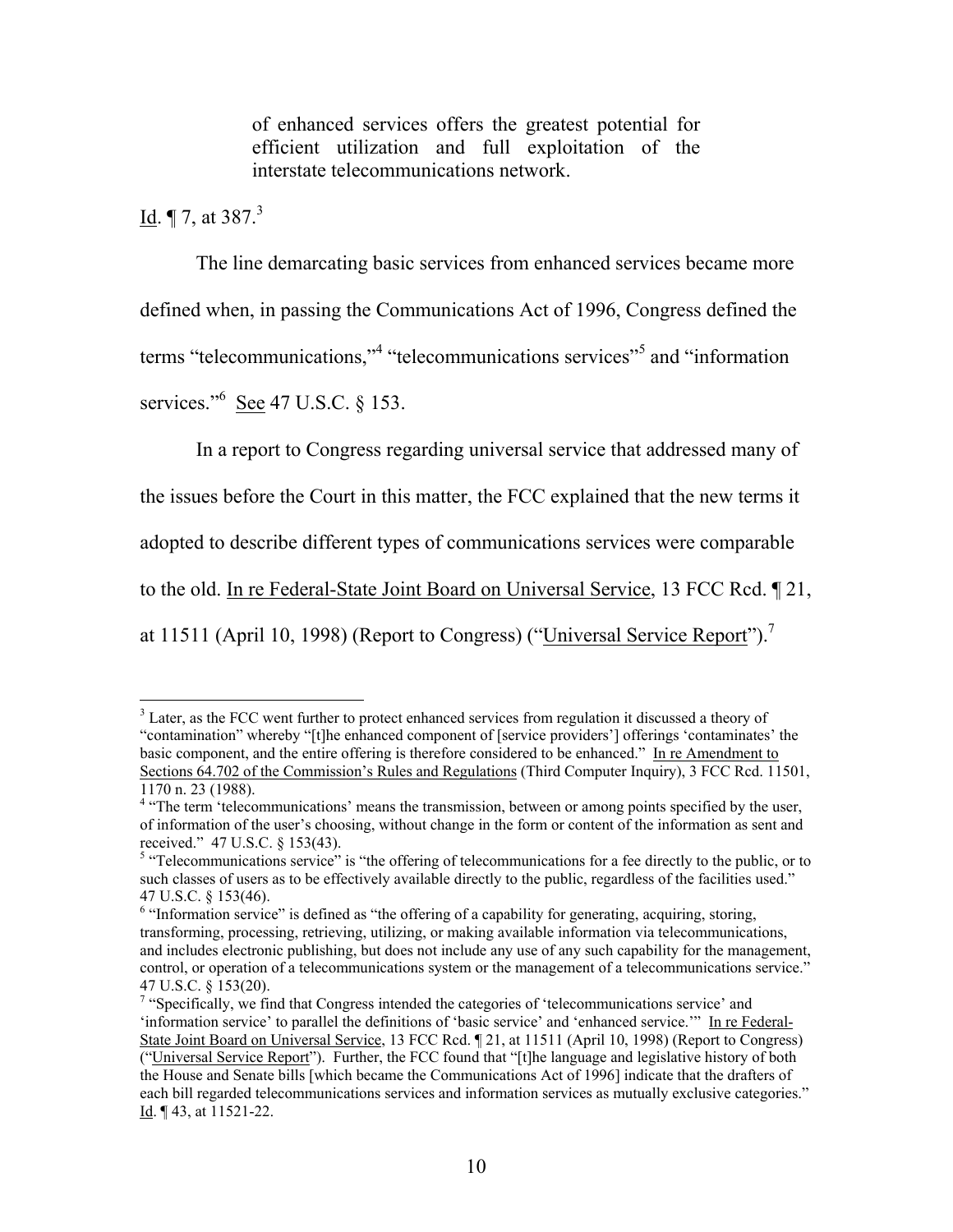The court has examined both the legislative history of the Communications Act of 1996 and the Universal Service Report, and agrees with the FCC's interpretation of congressional intent. The Universal Service Report provided enhanced clarity with regard to the distinction between traditional telephone services offered by common carriers, and the continuously growing universe of information services. It also solidified and added a supportive layer to the historical architecture of the as yet largely unregulated universe of information services. The FCC noted the "intention of the drafters of both the House and Senate bills that the two categories be separate and distinct, and that information service providers not be subject to telecommunications regulation." Id.  $\parallel$  43, at 11523. In addition to the positions taken by the FCC, Congress has expressly stated that enhanced services $8$  are not to be regulated under Title II of the Telecommunications Act. 47 C.F.R. § 64.702(a).

Examining the statutory language of the Communications Act, the Court concludes that the VoIP service provided by Vonage constitutes an information service because it offers the "capability for generating, acquiring, storing, transforming, processing, retrieving, utilizing, or making available information via telecommunications." 47 U.S.C. § 153(20). The process of transmitting customer calls over the Internet requires Vonage to "act on" the format and protocol of the information. 47 C.F.R. § 64.702(a). For calls originating with one of Vonage's

 $\overline{a}$ 

<sup>&</sup>lt;sup>8</sup> Enhanced services are defined as "services, offered over common carrier transmission facilities used in interstate communications, which employ computer processing applications that act on the format, content, code, protocol or similar aspects of the subscriber's transmitted information." 47 C.F.R. § 64.702(a); Universal Service Report, 13 FCC Rcd. ¶ 21, at 11511 (stating that the definition for enhanced services parallels the definition of information services).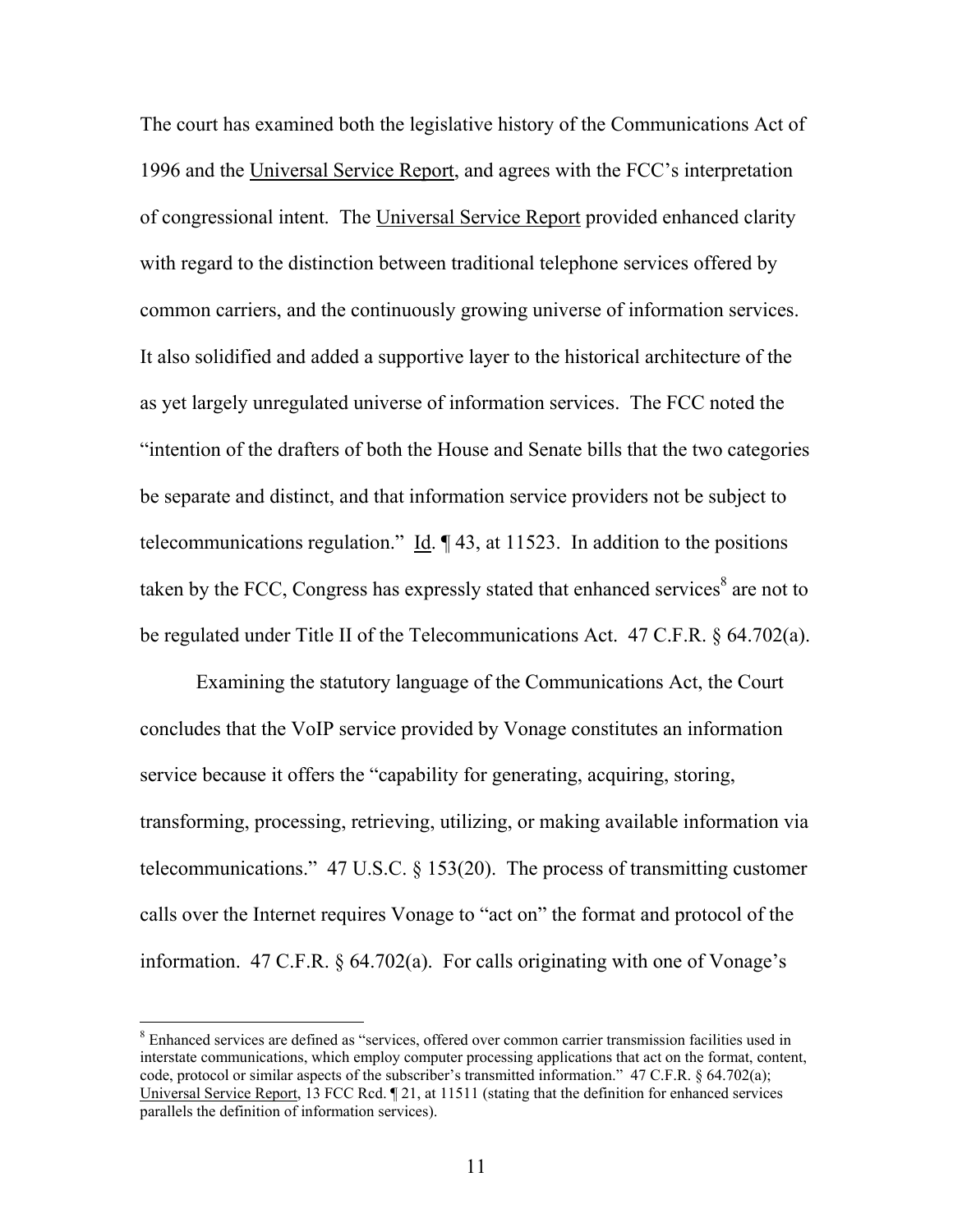customers, calls in the VoIP format must be transformed into the format of the PSTN before a POTS user can receive the call. For calls originating from a POTS user, the process of acting on the format and protocol is reversed. The Court concludes that Vonage's activities fit within the definition of information services. Vonage's services are closely tied to the provision of telecommunications services as defined by Congress, the courts and the FCC, but this Court finds that Vonage *uses* telecommunications services, rather than provides them.

Looking beyond the plain statutory language, the Court also examines the nature of IP telephony, a subject that by its very nature calls into question the telecommunications services/information services distinction adopted by the 1996 Communications Act.<sup>9</sup> At issue is whether Vonage's IP telephony service constitutes a telecommunications service or an information service.

In the Universal Service Report, the FCC examined two types of IP telephony: phone-to-phone and computer-to-computer. The FCC refrained from explicitly classifying either type as a telecommunications service or an information service.<sup>10</sup> The FCC tentatively concluded that phone-to-phone IP telephony "lacks the characteristics that would render them 'information services' within the meaning of the statute, and instead bear the characteristics of 'telecommunications services.'" Universal Service Report, 13 FCC Rcd. ¶ 89, at

 $\overline{a}$ 

 $9^9$  There are three types of IP telephony: computer-to-computer telephony, telephone-to-computer telephony, and telephone-to-telephone telephony. Kiser & Collins, supra, at 21. Vonage's services encompass only the first two.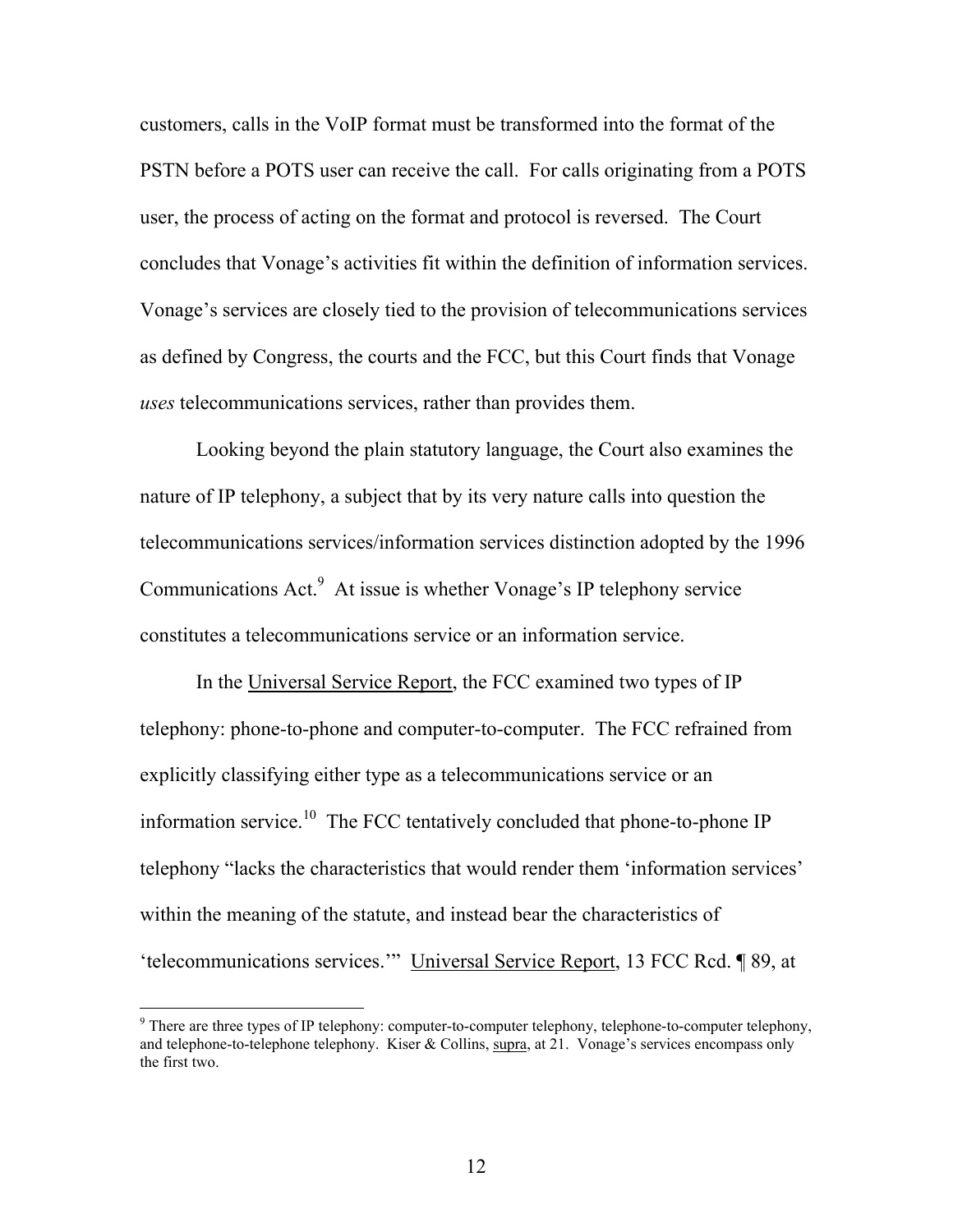11544. The FCC devised a set of conditions used to determine whether a

provider's offering constituted phone-to-phone IP telephony.

In using the term 'phone-to-phone' IP telephony, we tentatively intend to refer to services in which the provider meets the following conditions: (1) it holds itself out as providing voice telephony or facsimile transmission service; (2) it does not require the customer to use CPE different from that CPE necessary to place an ordinary touch-tone call (or facsimile transmission) over the public switched telephone network; (3) it allows the customer to call telephone numbers assigned in accordance with the North American Numbering Plan, and associated international agreements; and (4) it transmits customer information without net change in form or content.

Id. ¶ 88, at 11543-44.

In applying the FCC's four phone-to-phone IP telephony conditions to Vonage, it is clear that Vonage does not provide phone-to-phone IP telephony service. Vonage's services do not meet the second and fourth requirements. Use of Vonage's service requires CPE different than what a person connected to the PSTN uses to make a touch-tone call. Further, a net change in form and content occurs when Vonage's customers place a call. If the end user is connected to the PSTN, the information transmitted over the Internet is converted from IP into a format compatible with the PSTN. Vonage's service is not a telecommunications service because "from the user's standpoint" the form of a transmission undergoes a "net change." Id. ¶ 89, at 11544.

 $10$  The FCC concluded that with regard to phone-to-phone IP telephony it was not "appropriate to make any definitive pronouncements in the absence of a more complete record focused on individual service offerings." Universal Service Report, 13 FCC Rcd. ¶3, at 11503.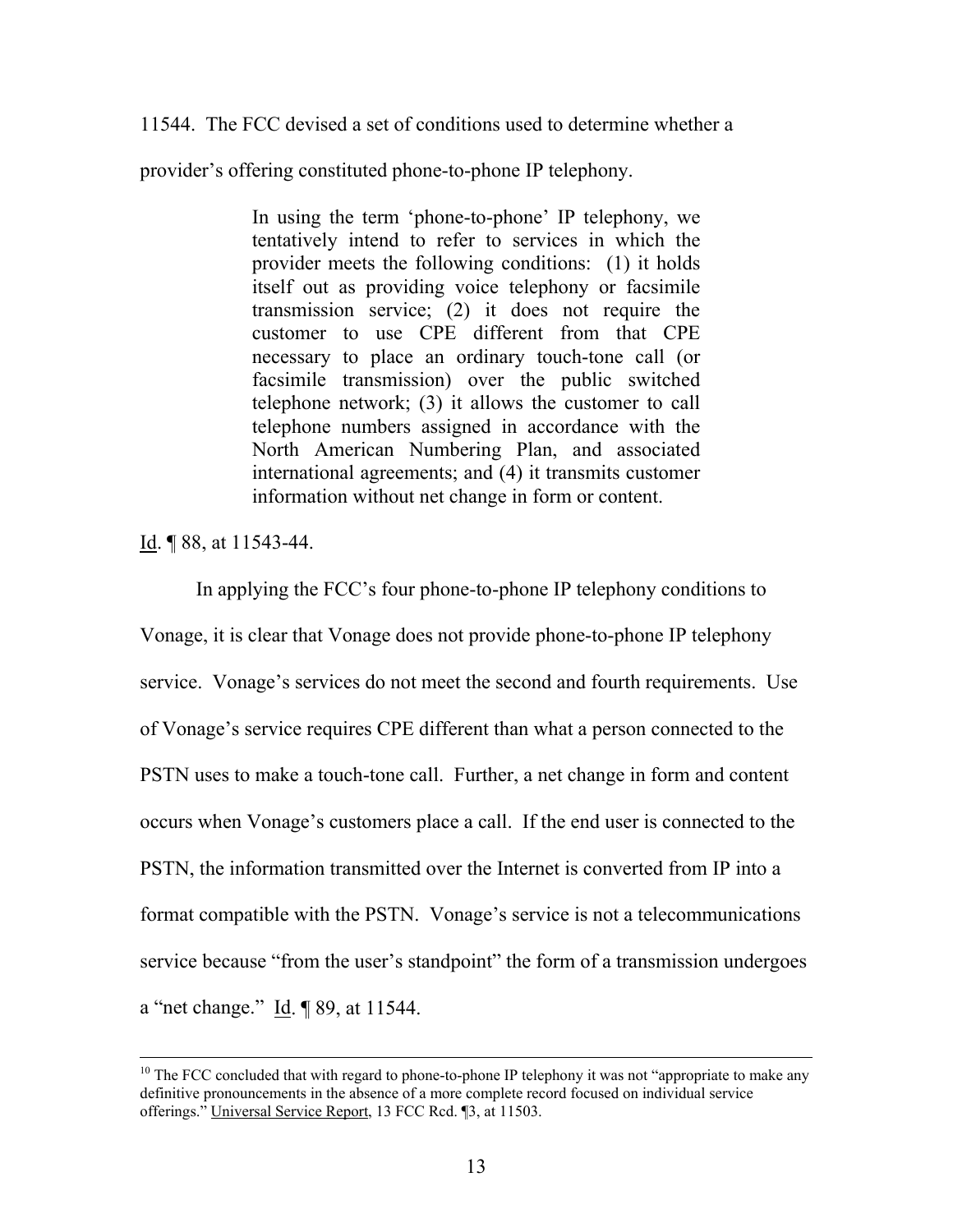With regard to computer-to-computer IP telephony, the FCC declined to decide whether "'telecommunications' is taking place in the transmission of computer-to-computer IP telephony." Id. ¶ 87, at 11543. When Vonage's users communicate with other customers in computer-to-computer IP telephony, the two customers are again using the Internet to transmit data packets which, by their very nature change form and do not come in contact with the regulated PSTN. Vonage's service effectively carves out a role in the communications scheme that distinguishes it from telecommunications services.

 In addition to a generic analysis of the varying forms of IP telephony, the FCC examined whether three classes of providers that facilitate IP telephony provide telecommunications services. First, the FCC stated that "[c]ompanies that only provide software and hardware installed at customer premises do not fall within [the telecommunications provider] category, because they do not transmit information." Id. ¶ 86, at 11543. Second, it concluded that ISPs did "not appear to be 'provid[ing]' telecommunications to its subscribers." Id. ¶ 87, at 11543 (alteration in original) (quotation omitted).

Third, it addressed the role of "an IP telephony service provider [that] deploys a gateway within the network to enable phone-to-phone service." "[G]ateways" are "computers that transform the circuit-switched voice signal into IP packets, and vice versa, and perform associated [signaling], control, and address translation functions." Id. ¶ 84, at 11541. The FCC concluded that such services possessed "the characteristics of 'telecommunications services." Id. ¶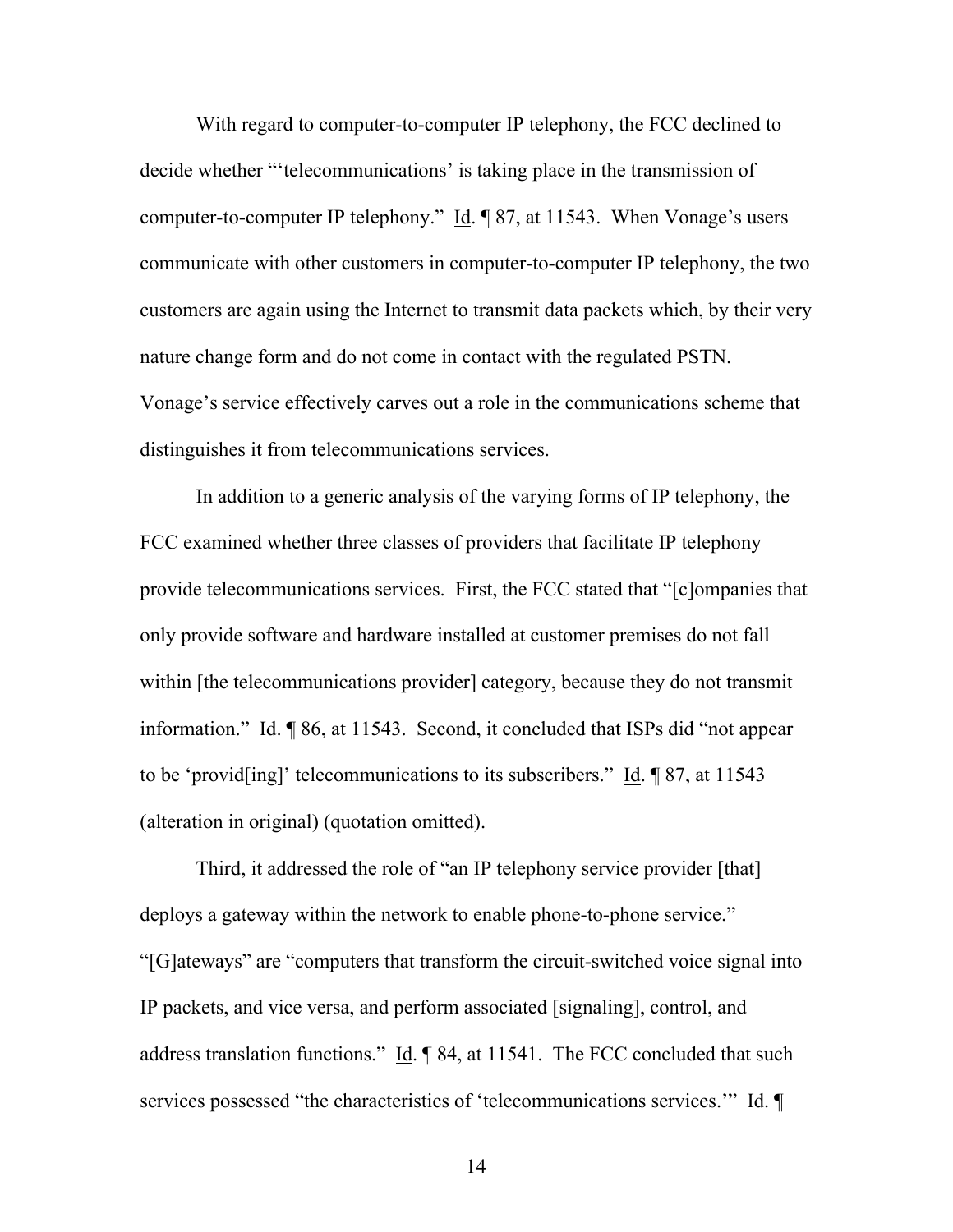89, at 11544. The FCC's conclusion focused on gateway providers that provide phone-to-phone IP telephony services. The FCC noted that from a "functional standpoint," the users were only receiving voice transmission, and not information services. Id. In other words, because a person using a POTS telephone was on either end of the call, even if the call was routed over the Internet, there was no form change sufficient to constitute information services.

Vonage is unlike the first two classes of providers discussed by the FCC; it does more than merely provide software and hardware, and is not an ISP. Vonage does, however, provide gateways that translate IP format into a format compatible with the PSTN. Because Vonage never provides phone-to-phone IP telephony (it only provides computer-to-phone or phone-to-computer IP telephony), from a "functional standpoint," Vonage's service is distinguishable from the scenario the FCC considered to be telecommunications services.

The FCC was aware of the relationship that information services providers often have with providers of telecommunications services, but recognized that the two should remain distinguishable. "[W]hen an entity offers transmission incorporating the 'capability for generating, acquiring, storing, transforming, processing, retrieving, utilizing, or making available information,' it does not offer telecommunications. Rather, it offers an 'information service' *even though it uses telecommunications to do so*. Id. ¶ 39, at 11520 (emphasis added). Further, the FCC recognized that the architecture of information services would be built on top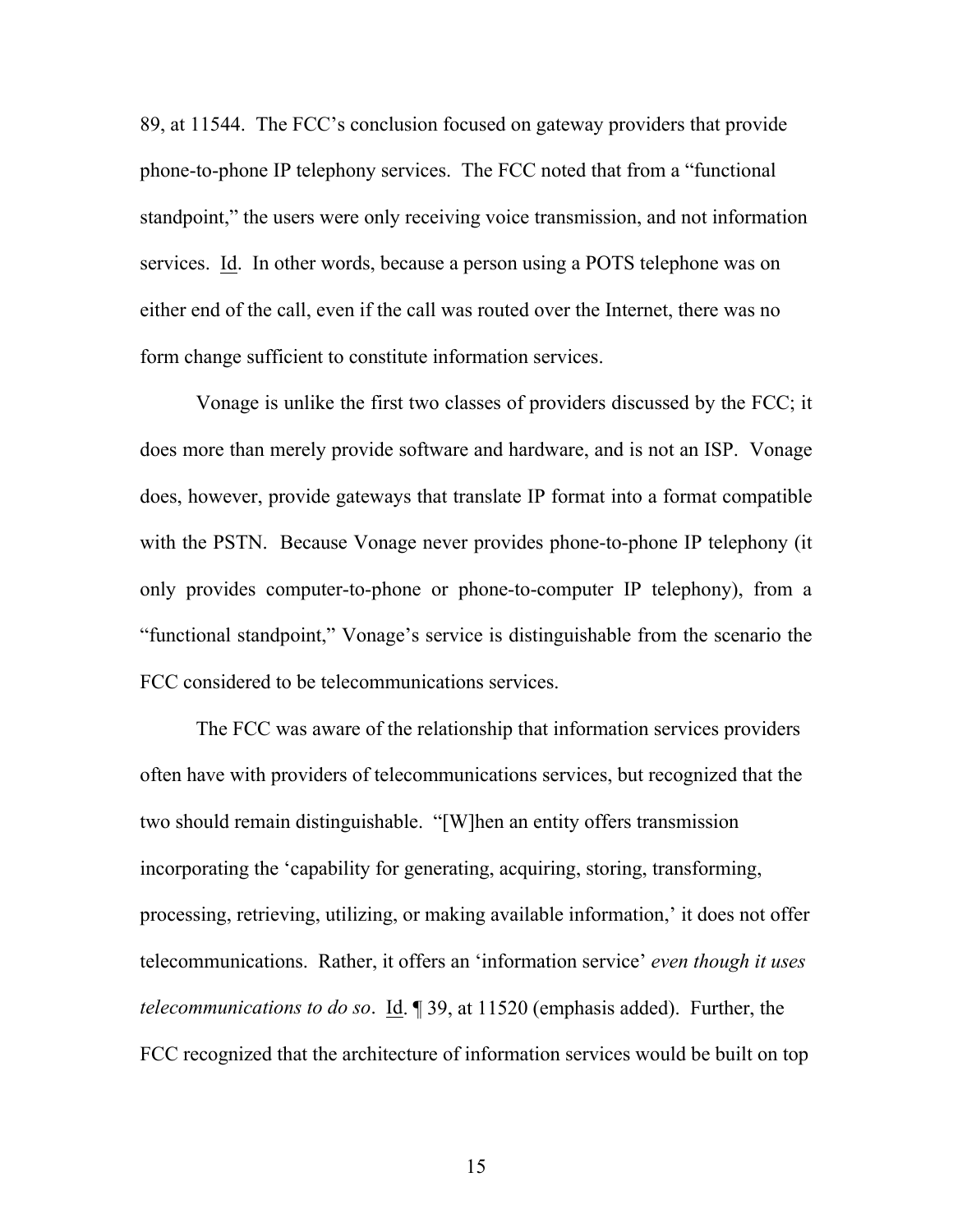of existing telecommunications services infrastructure, but, in terms of regulation,

would still remain separate for strong policy purposes.

*The Internet and other enhanced services have been able to grow rapidly in part because the Commission concluded that enhanced service providers were not common carriers within the meaning of the Act.* This policy of distinguishing competitive technologies from regulated services not yet subject to full competition remains viable. Communications networks function as overlapping layers, with multiple providers often leveraging a common infrastructure. As long as the underlying market for provision of transmission facilities is competitive or is subject to sufficient procompetitive safeguards, *we see no need to regulate the enhanced functionalities that can be built on top of those facilities*. We believe that Congress, by distinguishing 'telecommunications service' from 'information service,' and by stating a policy goal of preventing the Internet from being fettered by state or federal regulation, endorsed this general approach. *Limiting carrier regulation to those companies that provide the underlying transport ensures that regulation is minimized and is targeted to markets where full competition has not emerged.* As an empirical matter, the level of competition, innovation, investment, and growth in the enhanced services industry over the past two decades provides a strong endorsement for such an approach.

Id. ¶ 95, 11546 (emphasis added) (footnotes omitted). "Congress intended to maintain a regime in which information service providers are not subject to regulation as common carriers merely because they provide their services 'via telecommunications.'" Id. ¶ 21, at 11511. The Court acknowledges the attractiveness of the MPUC's simplistic "quacks like a duck" argument,

essentially holding that because Vonage's customers make phone calls, Vonage's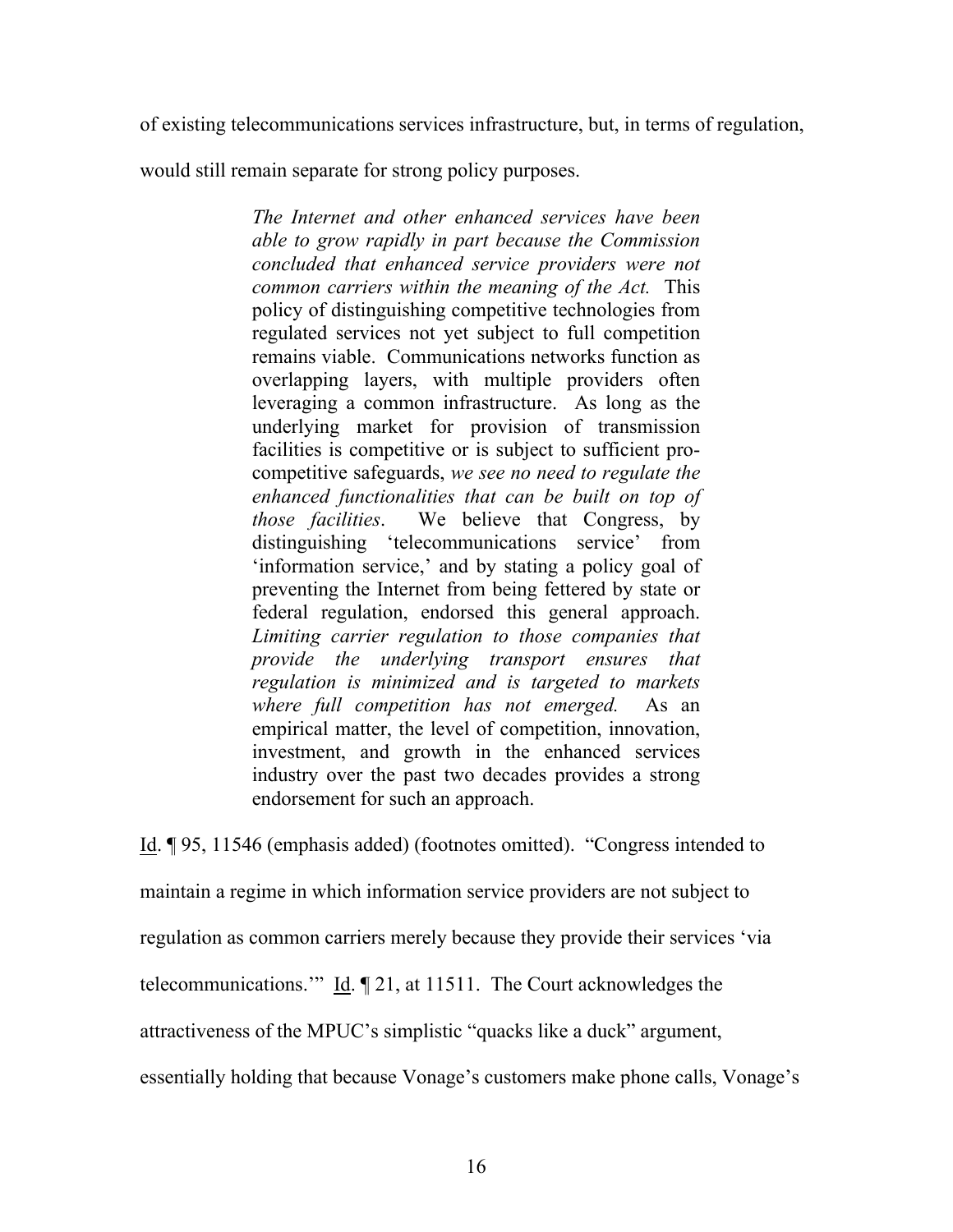services must be telecommunications services. However, this simplifies the issue to the detriment of an accurate understanding of this complex question. The Court must follow the statutory intent expressed by Congress, and interpreted by the FCC. Short of explicit statutory language, the Court can find no stronger guidance for determining that Vonage's service is an information service, as defined by Congress and interpreted by the FCC.

Having determined that Vonage's services constitute information services, the Court next examines Congress's intent with regard to state regulation of information services, to determine whether the MPUC's order is pre-empted. By clearly separating information services from telecommunications services, the Court finds ample support for the proposition that Congress intended to keep the Internet and information services unregulated.

Because Congress has expressed an intent that services like Vonage's must remain unregulated by the Communications Act, and because the MPUC has exercised state authority to regulate Vonage's service, the Court concludes that that state and federal laws conflict, and pre-emption is necessary. Louisiana PSC*,* 476 U.S. at 368, 106 S.Ct. at 1898.

Where federal policy is to encourage certain conduct, state law discouraging that conduct must be pre-empted. See Xerox Corp. v. County of Harris, 459 U.S. 145, 151-53, 103 S.Ct. 523, 527-29 (1982) (holding state tax could not be imposed on Mexican-manufactured goods shipped to the United states where Congress clearly intended to create a duty-free enclave to encourage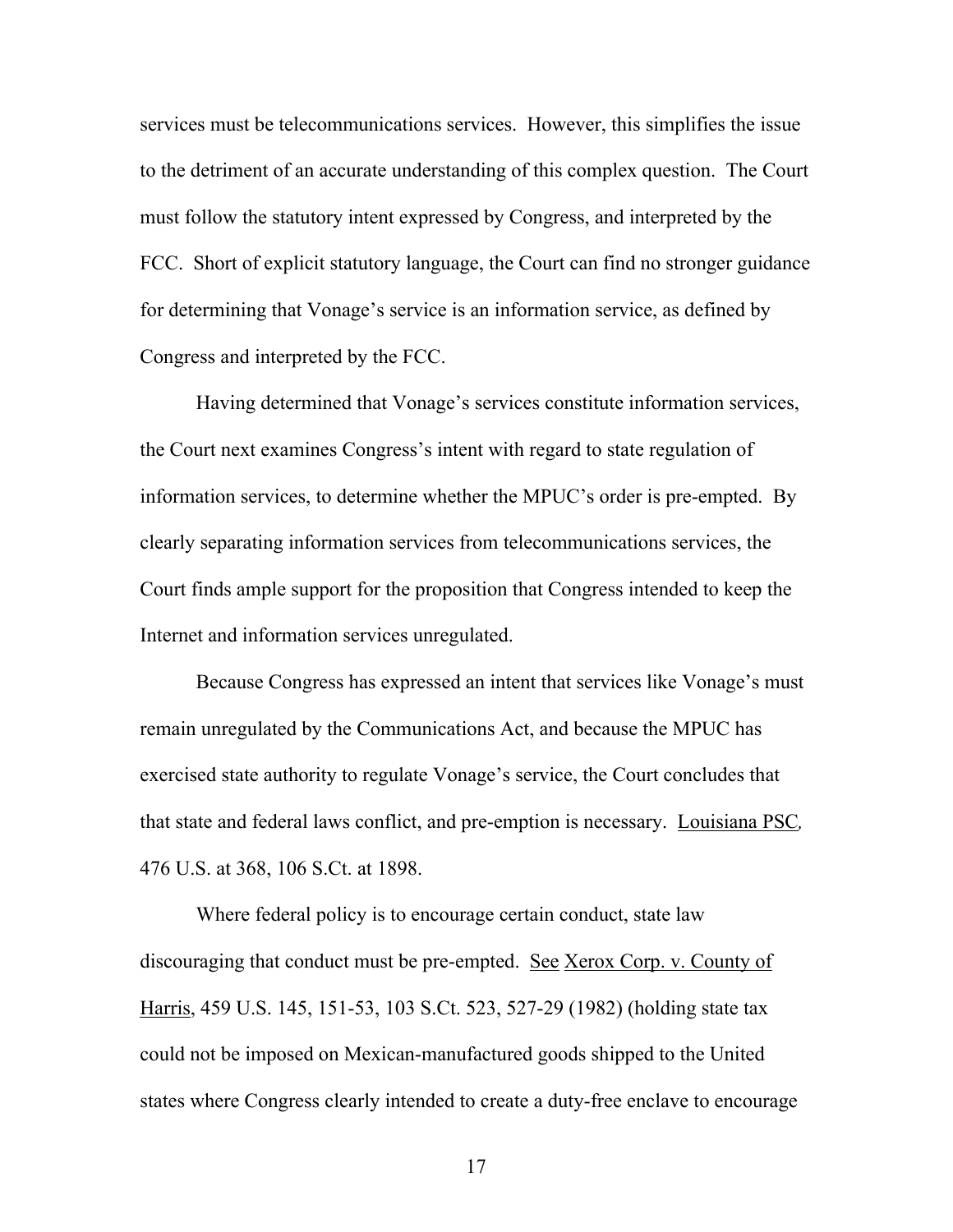merchants to use American ports); see also 1 Laurence H. Tribe, American

Constitutional Law § 6-29, at 1181-82 (3d ed. 2000) ("state action must ordinarily be invalidated if its manifest effect is to penalize or discourage conduct that federal law specifically seeks to encourage").

In the Universal Service Report, the FCC explained that policy

considerations required keeping the definition of telecommunications services

distinct from information services so that information services would be open to

healthy competition. Its discussion demonstrates the FCC's reluctance to permit

state regulation of information services providers, foreshadowing the very issue

before the Court today:

An approach in which a broad range of information service providers are simultaneously classed as telecommunications carriers, and thus presumptively subject to the broad range of Title II constraints, could seriously curtail the regulatory freedom that the Commission concluded in Computer II was important to the healthy and competitive development of the enhanced-services industry. . . . The classification of information service providers as telecommunications carriers, moreover, could encourage states to impose common-carrier regulation on such providers. . . . State requirements for telecommunications carriers vary from jurisdiction to jurisdiction, but include certification, tariff filing, and various reporting requirements and fees.

Universal Service Report, 13 FCC Rcd. ¶ 46, at 11524. The Court thus concludes

that Minnesota regulations that have the effect of regulating information services

are in conflict with federal law and must be pre-empted.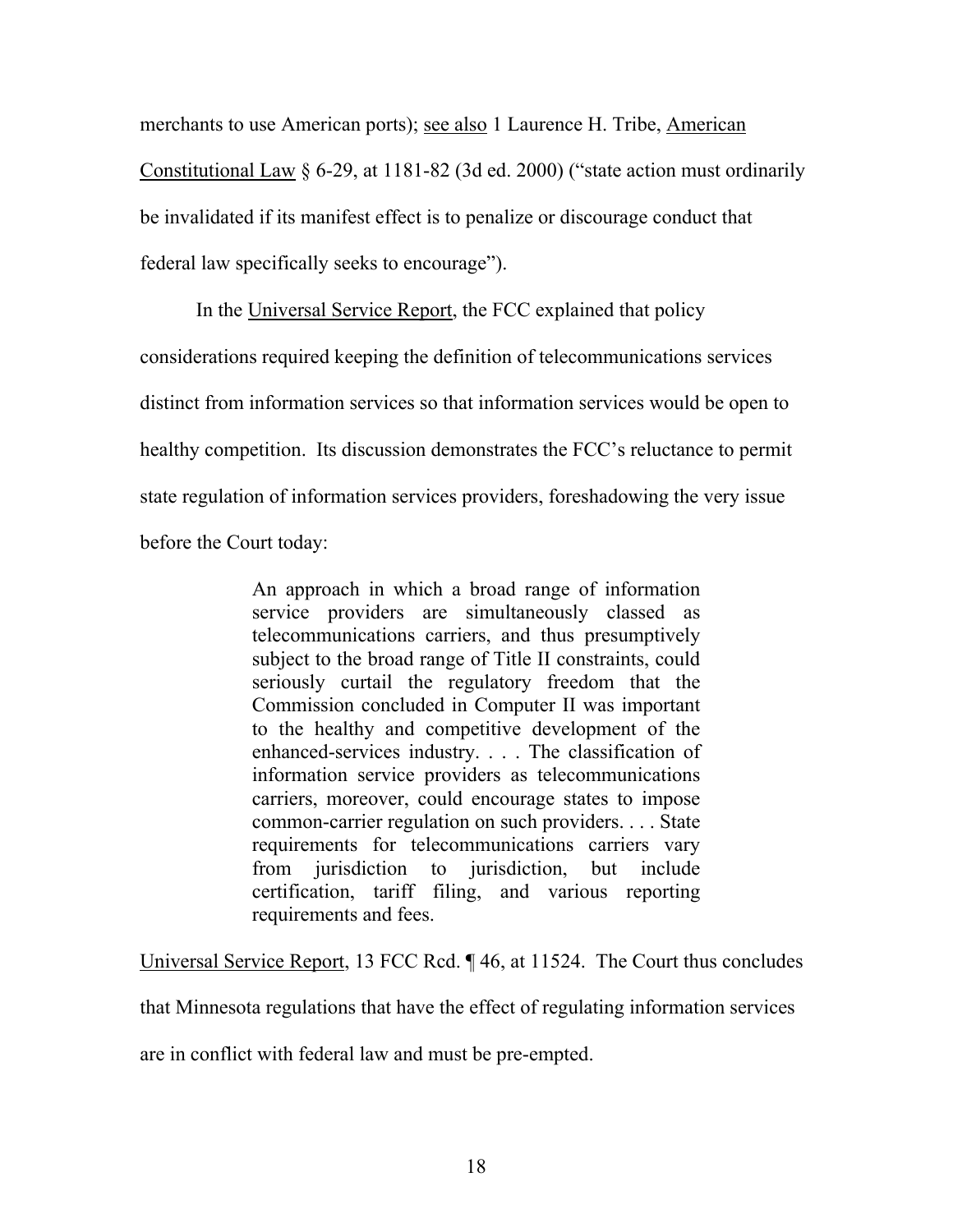The MPUC argues that the true issue in this case is whether it is possible to comply with both federal and state laws. According to the MPUC, there is no conflict between state and federal law, and compliance with both is possible. The MPUC further asserts that the FCC has not yet exercised its authority to regulate VoIP services, and has not prevented the states from doing so. The Court respectfully disagrees. VoIP services necessarily are information services, and state regulation over VoIP services is not permissible because of the recognizable congressional intent to leave the Internet and information services largely unregulated.

The Court also concludes that Congress's expression of its intent to not have Title II apply to enhanced services demonstrates its intent to occupy the field of regulation of information services. 47 C.F.R. § 64.702(a); Louisiana PSC*,* 476 U.S. at 368, 106 S.Ct. at 1898 (providing for pre-emption where comprehensive congressional legislation occupies the entire field of regulation).

> [I]n very narrow circumstances, when the federal government has withdrawn from a field and indicated an intent to ensure that a vacuum be left behind, at least some state laws—even if generally applicable and seemingly unrelated to the vacated field—might become unenforceable. Still, the supposed preemptive effects of *de*regulation remain a matter of congressional intent to continue to occupy the field, but to do so with a vacuum.

Tribe, supra § 6-31, at 1207 (emphasis original).

We believe that Congress, by distinguishing 'telecommunications service' from 'information service,' and by stating a policy goal of preventing the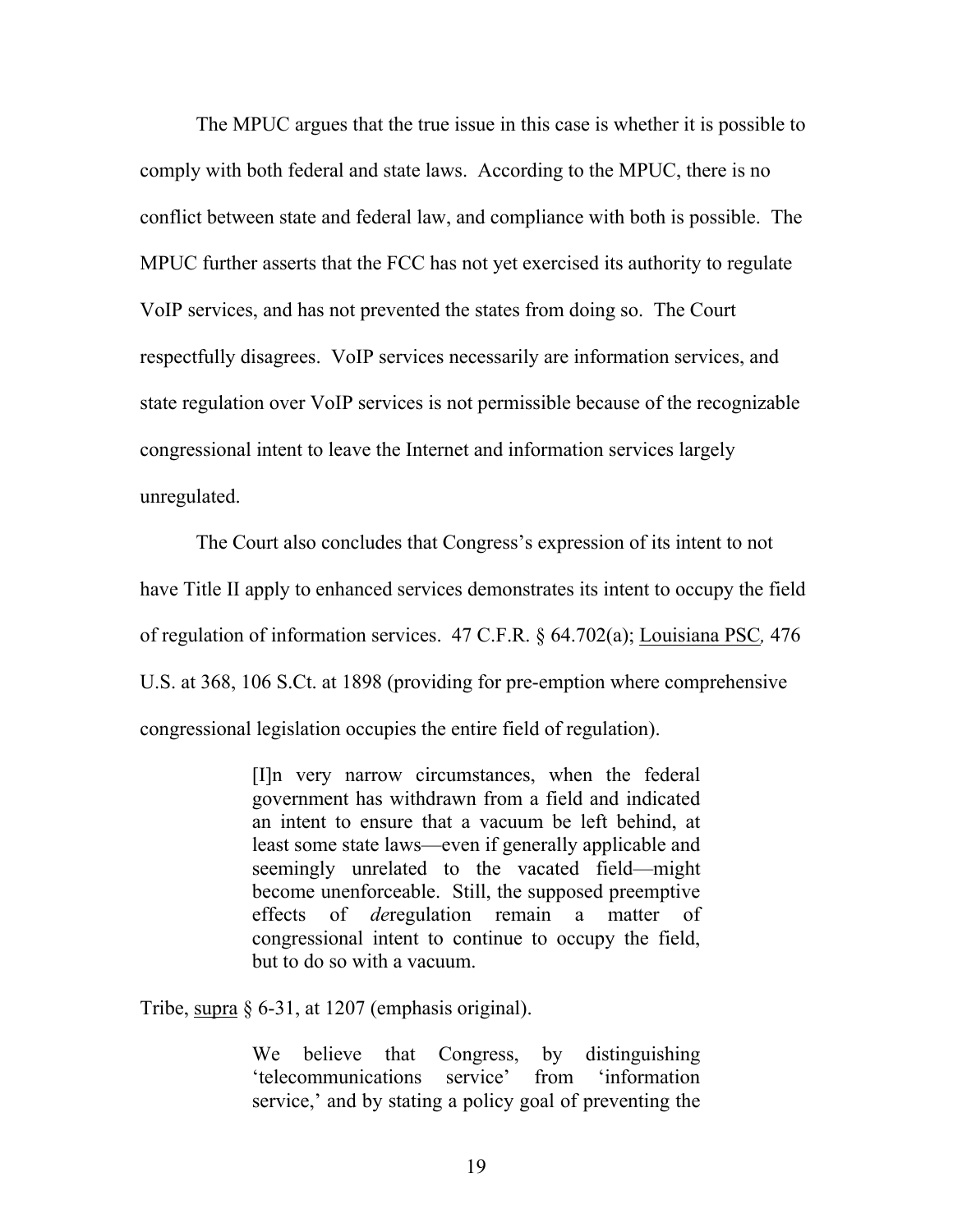Internet from being fettered by state or federal regulation, endorsed this general approach. Limiting carrier regulation to those companies that provide the underlying transport ensures that regulation is minimized and is targeted to markets where full competition has not emerged.

Universal Service Report, 13 FCC Rcd. ¶ 95, at 11546 (footnote omitted). Considering this expression of congressional intent, the MPUC's order would be an obstacle to the "accomplishment and execution of the full objectives of Congress." Louisiana PSC*,* 476 U.S. at 368-69, 106 S.Ct. at 1898. The Court understands the MPUC's position, but that position will have the unintended consequence of retarding the expansion of the Internet.

To summarize, it is clear that Congress has distinguished

telecommunications services from information services. The purpose of Title II is to regulate telecommunications services, and Congress has clearly stated that it does not intend to regulate the Internet and information services. Vonage's services do not constitute a telecommunications service. It only uses telecommunications, and does not provide them. The Court can find no statutory intent to regulate VoIP, and until Congress speaks more clearly on this issue, Minnesota may not regulate an information services provider such as Vonage as if it were a telecommunications provider. What Vonage provides is essentially the enhanced functionality on top of the underlying network, which the FCC has explained should be left alone. Universal Service Report, 13 FCC Rcd. ¶ 95, at 11546.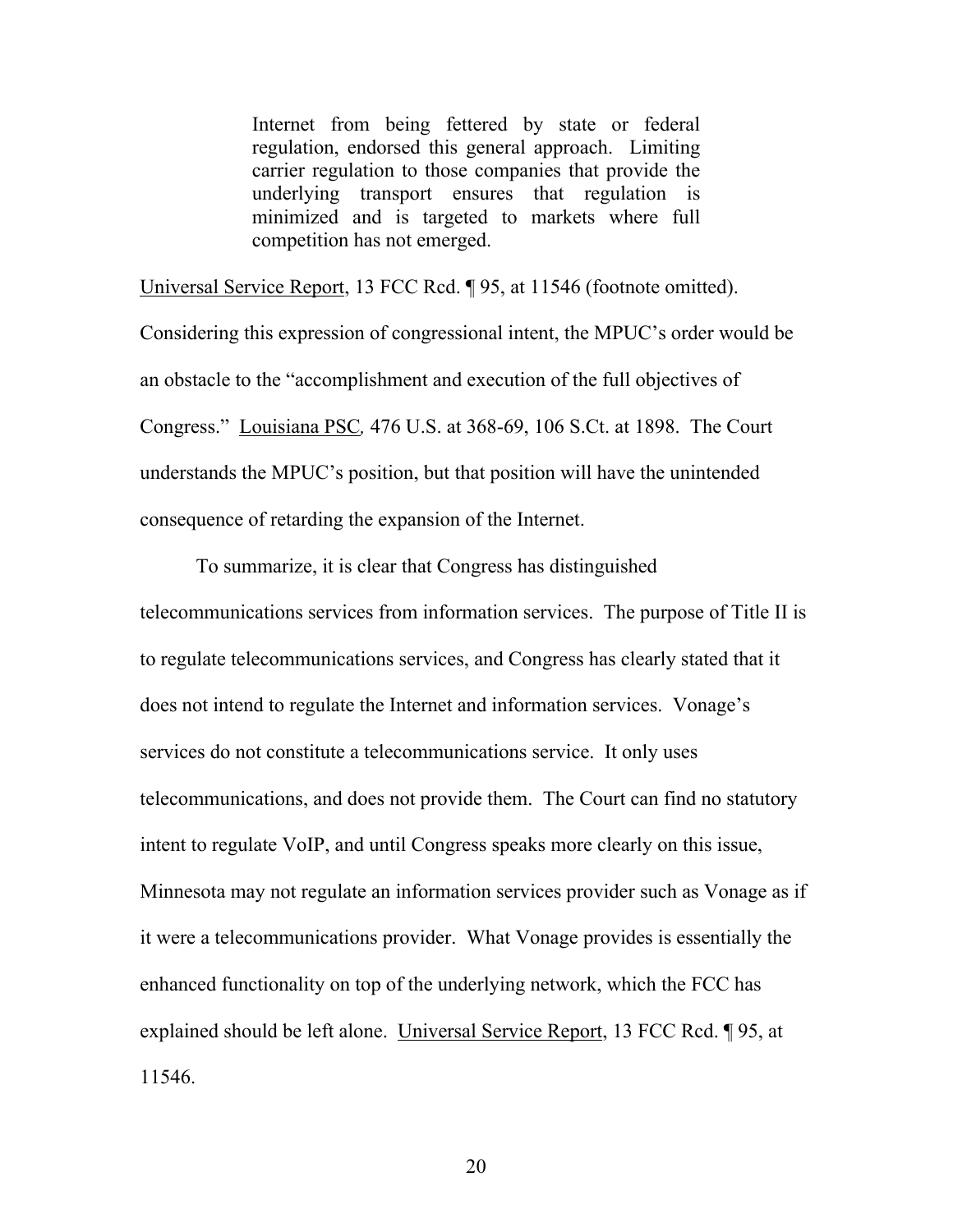Because the Court concludes that the MPUC's order is pre-empted for the previously-stated reasons, it need not reach Vonage's remaining arguments regarding pre-emption, or its Commerce Clause and Due Process arguments. Accordingly, the Court concludes that Vonage's argument that the MPUC's order is pre-empted will succeed on the merits.

#### **B. Irreparable Harm**

Vonage contends that the MPUC's order will cause it irreparable harm because it will be forced to stop serving customers in Minnesota and stop soliciting new business. Vonage claims that even a brief shutdown of its service to Minnesota customers could prevent it from staying the leader of its business niche, and damage its reputation and goodwill. Loss of intangible assets such as reputation and goodwill can constitute irreparable injury. See General Mills, Inc. v. Kellogg Co*.,* 824 F.2d 622, 625 (8th Cir. 1987). The Court finds that enforcing the MPUC order will result in irreparable harm to Vonage.

#### **C. Balance of Harms**

 According to Vonage, with approximately 500 customers with Minnesota billing addresses, continuing to service those customers cannot create any harm to the health and safety of Minnesota consumers. The Court concludes that permitting Vonage to continue operations in Minnesota and solicit new customers poses little risk of harm to the interests the MPUC represents. Enforcing the MPUC's order, however, would pose a disproportionate harm upon Vonage. The balance of harms weighs in favor of Vonage.